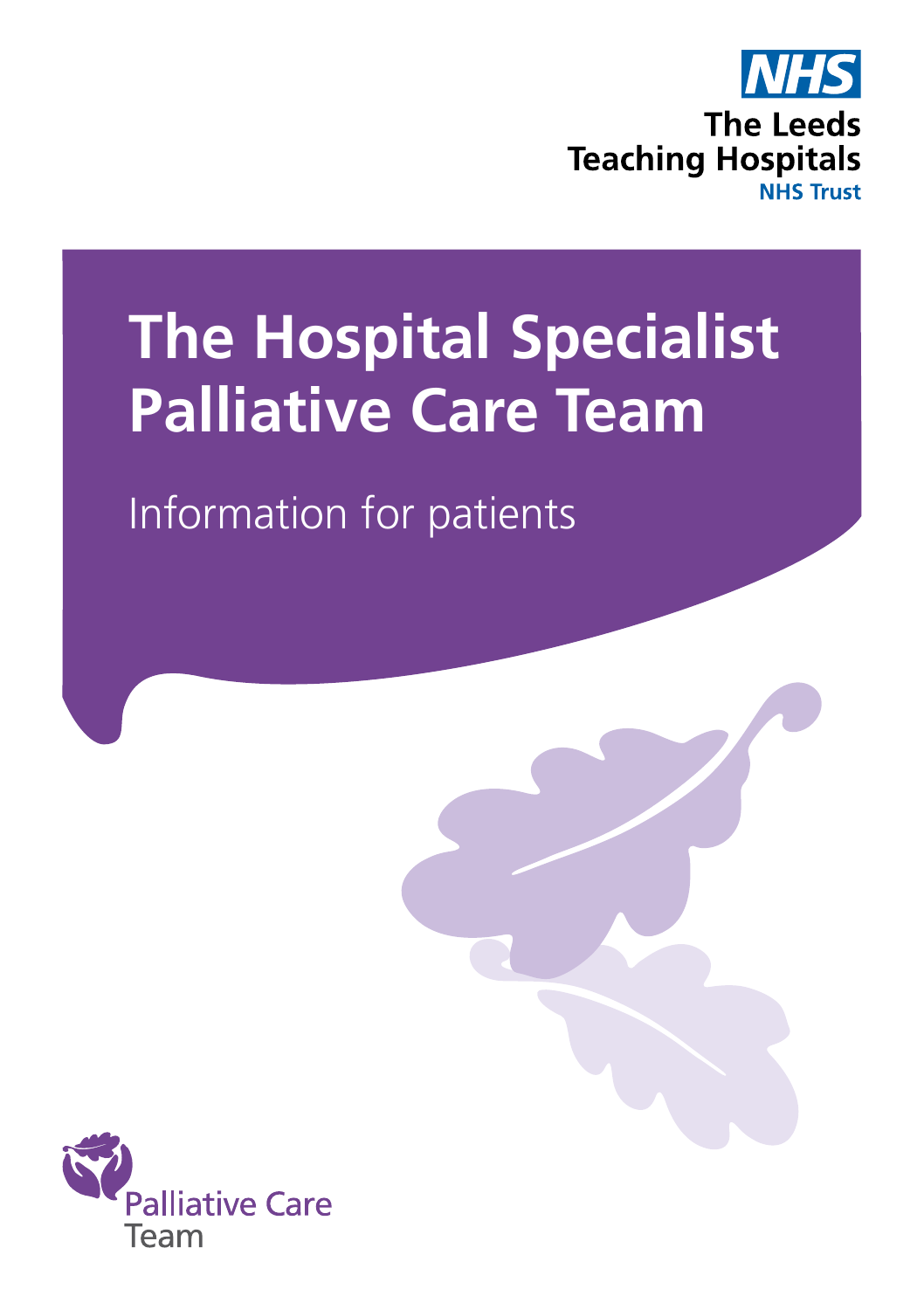Palliative care aims to provide the best care possible to improve the quality of life for people, and those important to them, who are living with a progressive or life-limiting illness. Palliative care can be helpful alongside other ways of managing your condition by focusing on symptom management and emotional support; other treatments may continue.

Palliative care is provided by your medical and nursing teams. If staff feel they need more specialist advice, they will ask the Hospital Specialist Palliative Care Team to be involved, with your permission.

The Hospital Specialist Palliative Care Team see patients across the Leeds Teaching Hospitals Trust and are available for face to face assessment and support.

#### **Within the team we have:**

- Doctors with a range of clinical experience including Consultants, Specialty Doctors, Specialist Registrars and GP Trainee Grades.
- Clinical Nurse Specialists with training and experience in palliative care.
- A Senior Pharmacist with specialist knowledge of medications used within this type of care.

We also have close links with colleagues who work in Chaplaincy, Psycho-oncology, Psychiatry Services, other specialists teams including disease specific nurse specialists and the Inpatient Pain Team.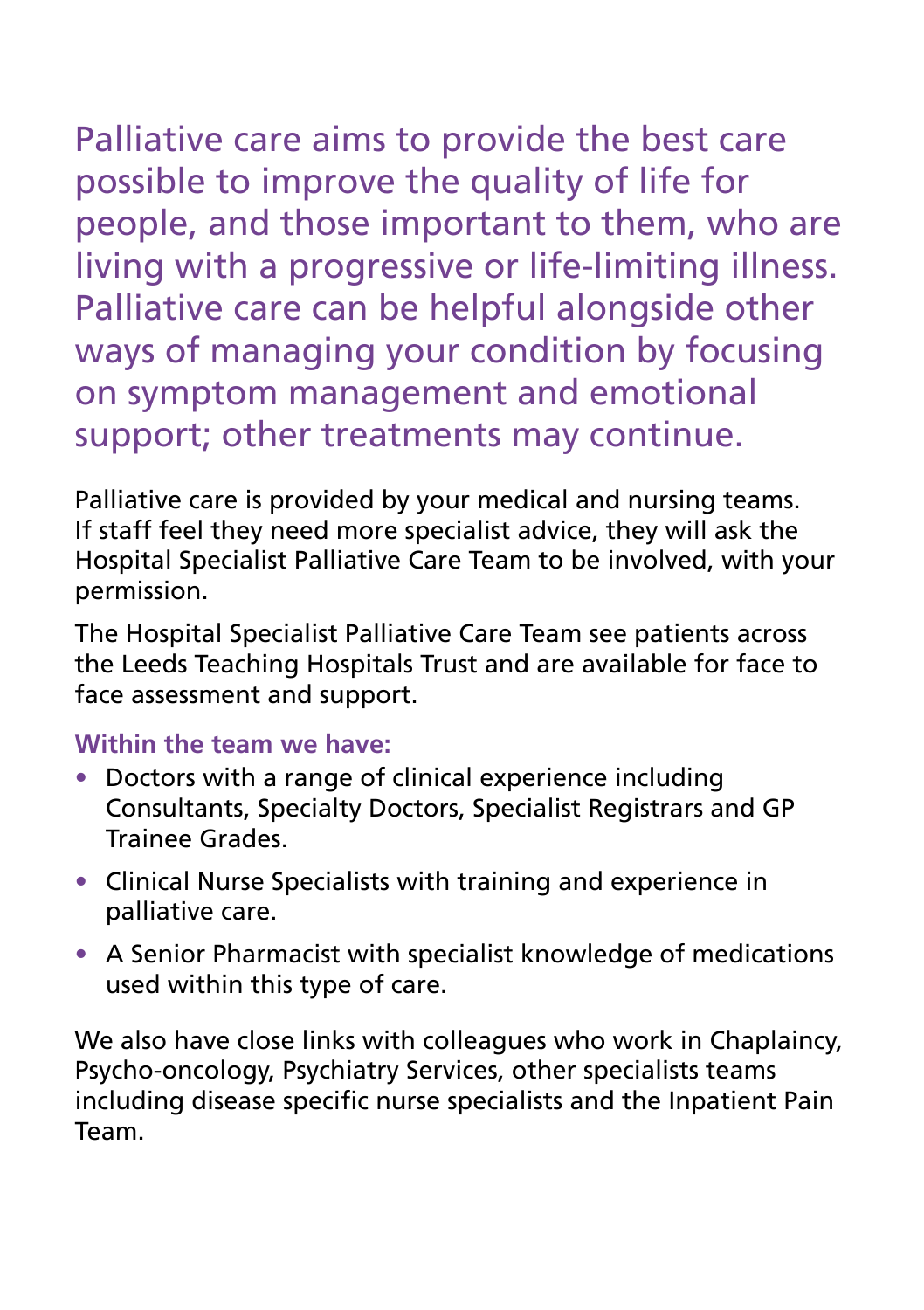#### **What does the Hospital Specialist Palliative Care Team offer?**

#### **We work with you and your ward team to offer:**

- advice on the management of your symptoms such as pain, sickness, breathlessness or any other distressing symptom;
- the opportunity for you and your family to talk about emotional and spiritual needs or concerns;
- links to information about your illness, treatments, financial support and other support services you may need; and
- referral for inpatient hospice care or community palliative care.

#### **How do we work?**

- A member of our team will meet with you and give you the opportunity to talk through your problems.
- We will offer individualised advice and support for you and those important to you.
- How often we visit will be arranged with you based on your needs.
- With your consent, we will discuss your care with appropriate professionals and provide advice, as necessary, to the team looking after you.
- We often have colleagues spending time with our team to develop their knowledge and skills. We will always gain your consent for these visitors to be at your assessment.
- If you require further specialist palliative care support on discharge from hospital, we can refer to hospices or community palliative care teams.

At your request, we can provide a copy of the summary of your care with us. If you have any questions or concerns about any aspects of your care, please speak to a member of ward staff or your Specialist Palliative Care key contact.